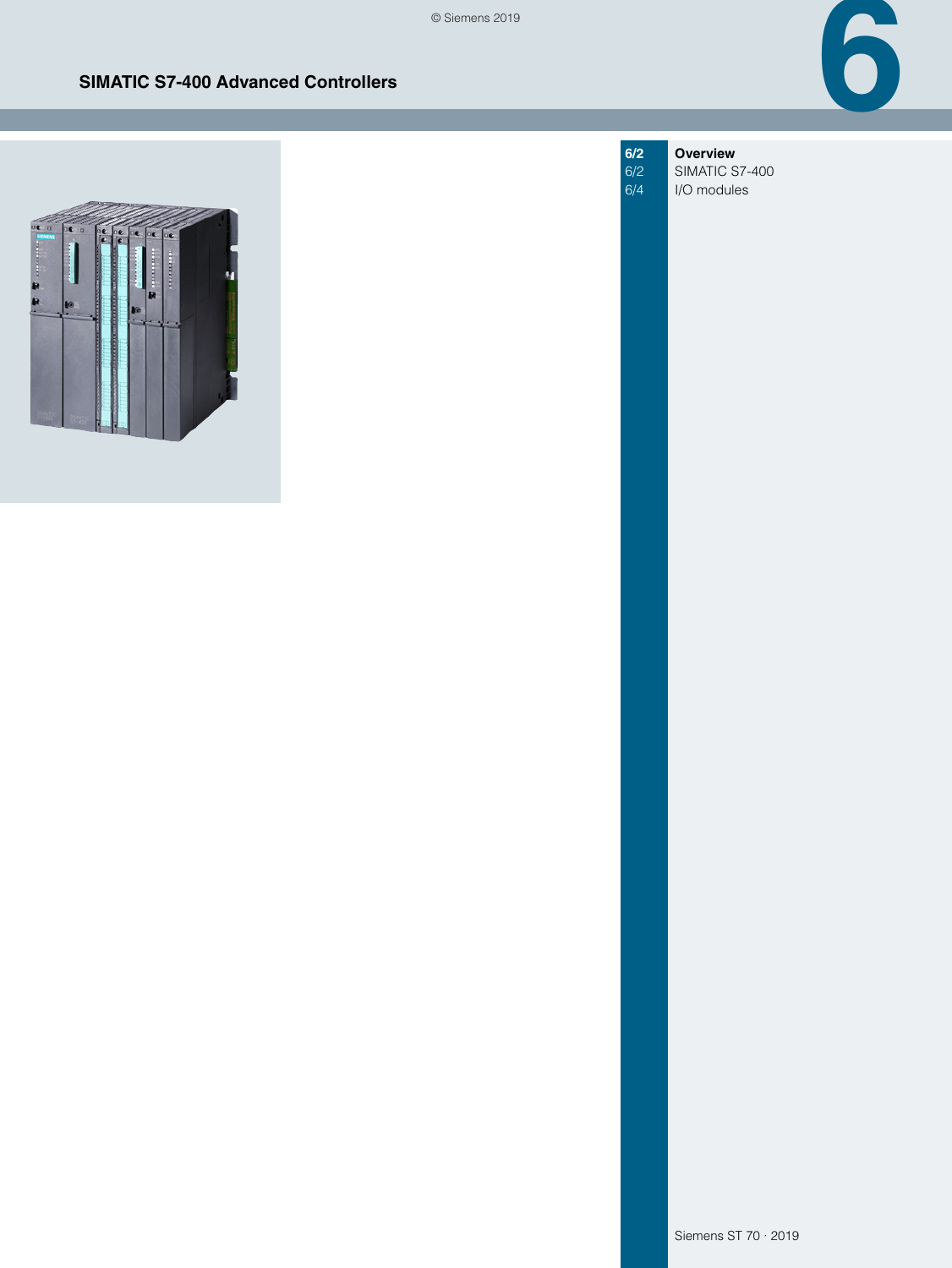**Overview** 

#### <span id="page-1-0"></span>**SIMATIC S7-400**

#### ■ **Overview**

#### *SIMATIC S7-400:*

#### *The powerful controller for system solutions in the manufacturing and process industries*

Within the controller family, the SIMATIC S7-400 is designed for system solutions in the manufacturing and process automation industry.

- The S7-400 is especially suitable for data-intensive tasks in the process industry. High processing speeds and deterministic response times guarantee short machine cycle times on high-speed machines in the manufacturing industry. The highspeed backplane bus of S7-400 ensures efficient linking of central I/O modules.
- The S7-400 is used preferably to coordinate complete plants and to control lower-level devices/stations; this is guaranteed by the high communication power and the integral interfaces.
- The performance is scalable thanks to a graded range of CPUs; the I/O capacity is almost unlimited.
- The power reserves of the CPUs enable new functions to be integrated without further hardware investment, e.g. processing of quality data, user-friendly diagnostics, integration into higher-level MES solutions or high-speed communication via bus systems.



| SIMATIC S7-400, CPU                          | 412-1 / 412-2              | 412-2 PN <sup>4)</sup>     | 414-2 / 414-3                                    | 414-3 PN/DP4)              | $416 - 2 / 416 - 3^{4}$                          | 416-3 PN/DP $^{4)}$   | $417 - 4^{4}$      |
|----------------------------------------------|----------------------------|----------------------------|--------------------------------------------------|----------------------------|--------------------------------------------------|-----------------------|--------------------|
| <b>Work memory</b>                           | 512KB/<br>$1^{1}$ MB       | 1 MB                       | $2/4^{2}$ MB                                     | 4 MB                       | $8/16^{3}$ MB                                    | <b>16 MB</b>          | 32 MB              |
| Processing times (ns)                        |                            |                            |                                                  |                            |                                                  |                       |                    |
| Bit/word/<br>fixed point/floating point      | 31.25/31.25/<br>31.25/62.5 | 31.25/31.25/<br>31.25/62.5 | 18.75/18.75/<br>18.75/37.5                       | 18.75/18.75/<br>18.75/37.5 | 12.5/12.5/<br>12.5/25                            | 12.5/12.5/<br>12.5/25 | 7.5/7.5/<br>7.5/15 |
| <b>Timers/counters</b>                       | 2048/2048                  | 2048/2048                  | 2048/2048                                        | 2048/2048                  | 2048/2048                                        | 2048/2048             | 2048/2048          |
| <b>Address range</b>                         |                            |                            |                                                  |                            |                                                  |                       |                    |
| Digital inputs/outputs                       | 32768 each                 | 32768 each                 | 65536 each                                       | 65536 each                 | 131072 each                                      | 131072 each           | 131072 each        |
| Analog inputs/outputs                        | 2048 each                  | 2048 each                  | 4096 each                                        | 4096 each                  | 8192 each                                        | 8192 each             | 8192 each          |
| <b>DP</b> interfaces                         |                            |                            |                                                  |                            |                                                  |                       |                    |
| Number of MPI/DP interfaces                  |                            | 1                          | 1                                                |                            | $\mathbf{1}$                                     | 1                     | 1                  |
| Number of DP interfaces                      | $-11^{1}$                  |                            | 1                                                |                            | 1                                                |                       |                    |
| Number of DP slaves per<br>MPI/DP            | 32                         | 32                         | 32                                               | 32                         | 32                                               | 32                    | 32                 |
| Number of DP slaves per DP                   | 64                         |                            | 96 each                                          | 125 each                   | 125 each                                         | 125 each              | 125 each           |
| Plug-in interface modules                    |                            |                            | $-11 \times DP^{2}$                              | $1 \times DP$              | $-11 \times DP^{3}$                              | $1 \times DP$         | $2 \times DP$      |
| Data set gateway                             |                            |                            | $\bullet$                                        |                            | $\bullet$                                        |                       | $\bullet$          |
| <b>PN</b> interfaces                         |                            |                            |                                                  |                            |                                                  |                       |                    |
| Number of PN interfaces                      |                            | $1(2$ ports)               |                                                  | $1(2$ ports)               |                                                  | $1(2$ ports)          |                    |
| PROFINET IO                                  |                            |                            |                                                  |                            |                                                  |                       |                    |
| PROFINET with IRT                            |                            |                            |                                                  |                            |                                                  |                       |                    |
| PROFINET CBA                                 |                            |                            |                                                  |                            |                                                  |                       |                    |
| TCP/IP                                       |                            |                            |                                                  |                            |                                                  |                       |                    |
| <b>UDP</b>                                   |                            |                            |                                                  |                            |                                                  |                       |                    |
| Web server                                   |                            |                            |                                                  |                            |                                                  |                       |                    |
| ISO-on-TCP (RFC 1006)                        |                            |                            |                                                  |                            |                                                  |                       |                    |
| <b>Mounting dimensions</b><br>W x H x D (mm) | 25 x 290 x 219             | 25 x 290 x 219             | 25 x 290 x 219<br>$50 \times 290 \times 219^{2}$ | 50 x 290 x 219             | 25 x 290 x 219<br>$50 \times 290 \times 219^{3}$ | 50 x 290 x 219        | 50 x 290 x 219     |
| $-$ = cannot be used/not available           |                            | <sup>1)</sup> CPU 412-2    | $^{2)}$ CPU 414-3                                |                            |                                                  | $3)$ CPU 416-3        |                    |

 $n =$  can be used/available  $4<sup>1</sup>$  also as SIPLUS extreme component for corrosive atmosphere/condensation

6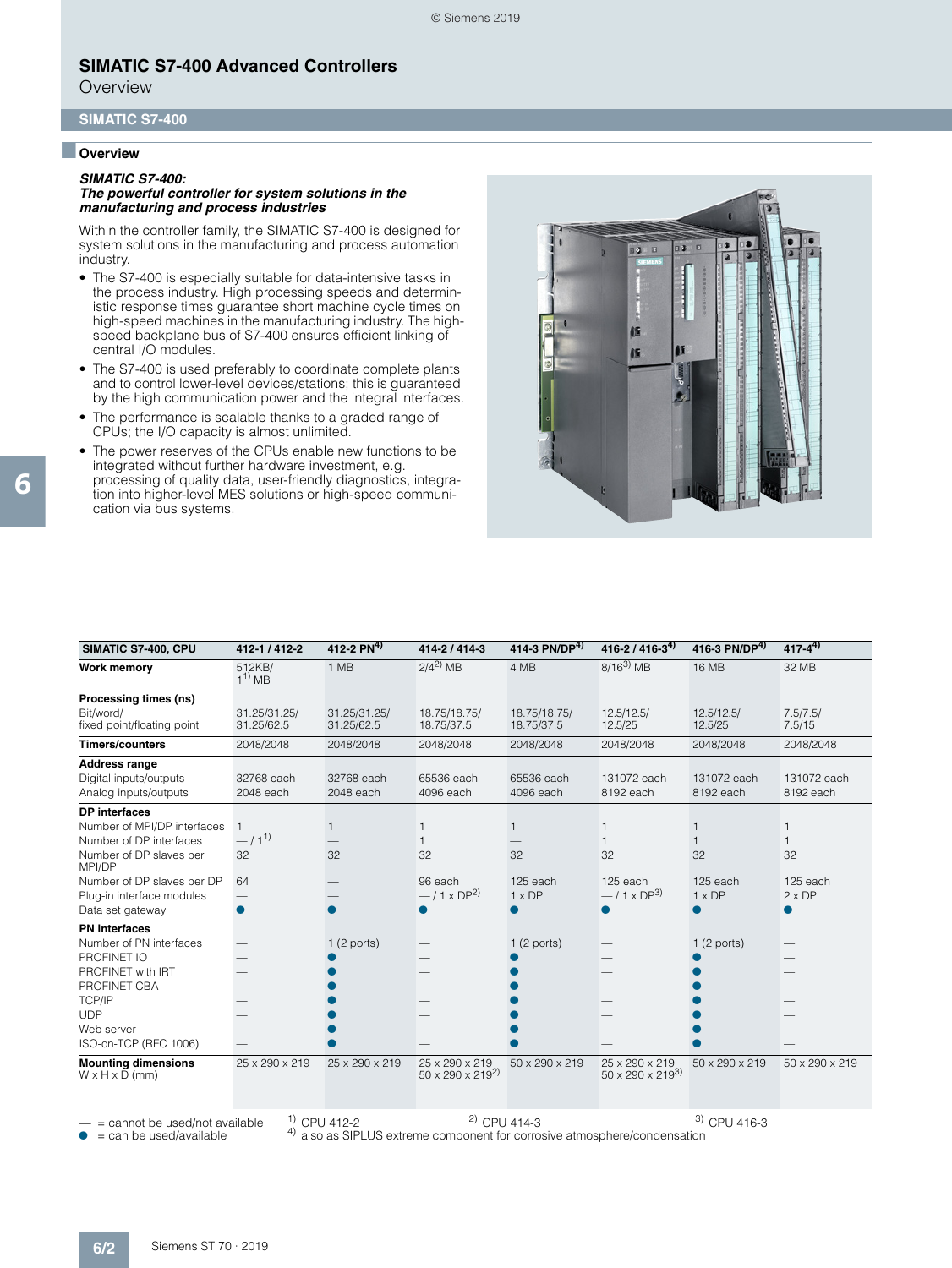Overview

**SIMATIC S7-400**

## **Dverview** (continued)

- The S7-400 can be structured in a modular way without any slot rules; there is a wide range of modules available both for centralized configurations and distributed structures.
- The configuration of the distributed I/O of the S7-400 can be modified during operation. In addition signal modules can be removed and inserted while live (hot swapping). This makes it very easy to expand the system or replace modules in the event of a fault.
- Storage of the entire project data, including symbols and comments, on the CPU simplifies service and maintenance calls.
- Safety engineering and standard automation can be integrated into a single S7-400; plant availability can be increased through the redundant structure of the S7-400.
- Many S7-400 components are also available in a SIPLUS extreme version for extreme environmental conditions, e.g. for use where there is a corrosive atmosphere/condensation. For more detailed information, visit www.siemens.com/siplus-extreme

For more information, refer to:

www.siemens.com/simatic-s7-400

Detailed information on SIMATIC S7-400, see *Catalog ST 400* in the Siemens Industry Online Support:

www.siemens.com/industry-catalogs



| SIMATIC S7-400, CPU                                                      | $412 - 5H^{4}$             | $414 - 5H^{4}$             | $416 - 5H^{4}$           | $417 - 5H^{4}$           | 414F-3 PN/DP               | 416F-2                   | 416F-3 PN/DP             |
|--------------------------------------------------------------------------|----------------------------|----------------------------|--------------------------|--------------------------|----------------------------|--------------------------|--------------------------|
| <b>Work memory</b>                                                       | 1 MB                       | 4 MB                       | <b>16 MB</b>             | 32 MB                    | 4 MB                       | 8 MB                     | 16 MB                    |
| Processing times (ns)                                                    |                            |                            |                          |                          |                            |                          |                          |
| Bit/word/<br>fixed point/floating point                                  | 31.25/31.25/<br>31.25/62.5 | 18.75/18.75/<br>18.75/37.5 | 12.5/12.5/<br>12.5/25    | 7.5/7.5/<br>7.5/15       | 18.75/18.75/<br>18.75/37.5 | 12.5/12.5/<br>12.5/25    | 12.5/12.5/<br>12.5/25    |
| <b>Timers/counters</b>                                                   | 2048/2048                  | 2048/2048                  | 2048/2048                | 2048/2048                | 2048/2048                  | 2048/2048                | 2048/2048                |
| <b>Address ranges</b><br>Digital inputs/outputs<br>Analog inputs/outputs | 65536 each<br>4096 each    | 65536 each<br>4096 each    | 131072 each<br>8192 each | 131072 each<br>8192 each | 65536 each<br>4096 each    | 131072 each<br>8192 each | 131072 each<br>8192 each |
| <b>DP</b> interfaces                                                     |                            |                            |                          |                          |                            |                          |                          |
| Number of MPI/DP interfaces                                              | $\mathbf{1}$               | 1                          | $\mathbf{1}$             | 1                        |                            | 1                        |                          |
| Number of DP interfaces                                                  |                            |                            |                          |                          |                            | 1                        |                          |
| Number of DP slaves per<br>MPI/DP                                        | 32                         | 32                         | 32                       | 32                       | 32                         | 32                       | 32                       |
| Number of DP slaves per DP                                               | 64                         | 96                         | 125                      | 125                      | 125 each                   | 125                      | 125 each                 |
| Plug-in interface modules                                                |                            |                            |                          |                          | $1 \times DP$              |                          | $1 \times DP$            |
| Data set gateway                                                         |                            | ●                          | $\bullet$                | $\bullet$                |                            | $\bullet$                |                          |
| <b>PN</b> interfaces                                                     |                            |                            |                          |                          |                            |                          |                          |
| Number of PN interfaces                                                  | $1(2$ ports)               | $1(2$ ports)               | $1(2$ ports)             | $1(2$ ports)             | $1(2$ ports)               |                          | $1(2$ ports)             |
| PROFINET IO                                                              |                            |                            |                          |                          |                            |                          |                          |
| PROFINET with IRT                                                        |                            |                            |                          |                          |                            |                          |                          |
| PROFINET CBA                                                             |                            |                            |                          |                          |                            |                          |                          |
| TCP/IP                                                                   |                            |                            |                          |                          |                            |                          |                          |
| <b>UDP</b>                                                               |                            |                            |                          |                          |                            |                          |                          |
| Web server                                                               |                            |                            |                          |                          |                            |                          |                          |
| ISO-on-TCP (RFC 1006)                                                    |                            |                            |                          |                          |                            |                          |                          |
| <b>Mounting dimensions</b><br>$W \times H \times D$ (mm)                 | 50 x 290 x 219             | 50 x 290 x 219             | 50 x 290 x 219           | 50 x 290 x 219           | 50 x 290 x 219             | 25 x 290 x 219           | 50 x 290 x 219           |

 $-$  = cannot be used/not available  $-$ <sup>4)</sup> also as SIPLUS extreme component for corrosive atmosphere/condensation

 $\bullet$  = can be used/available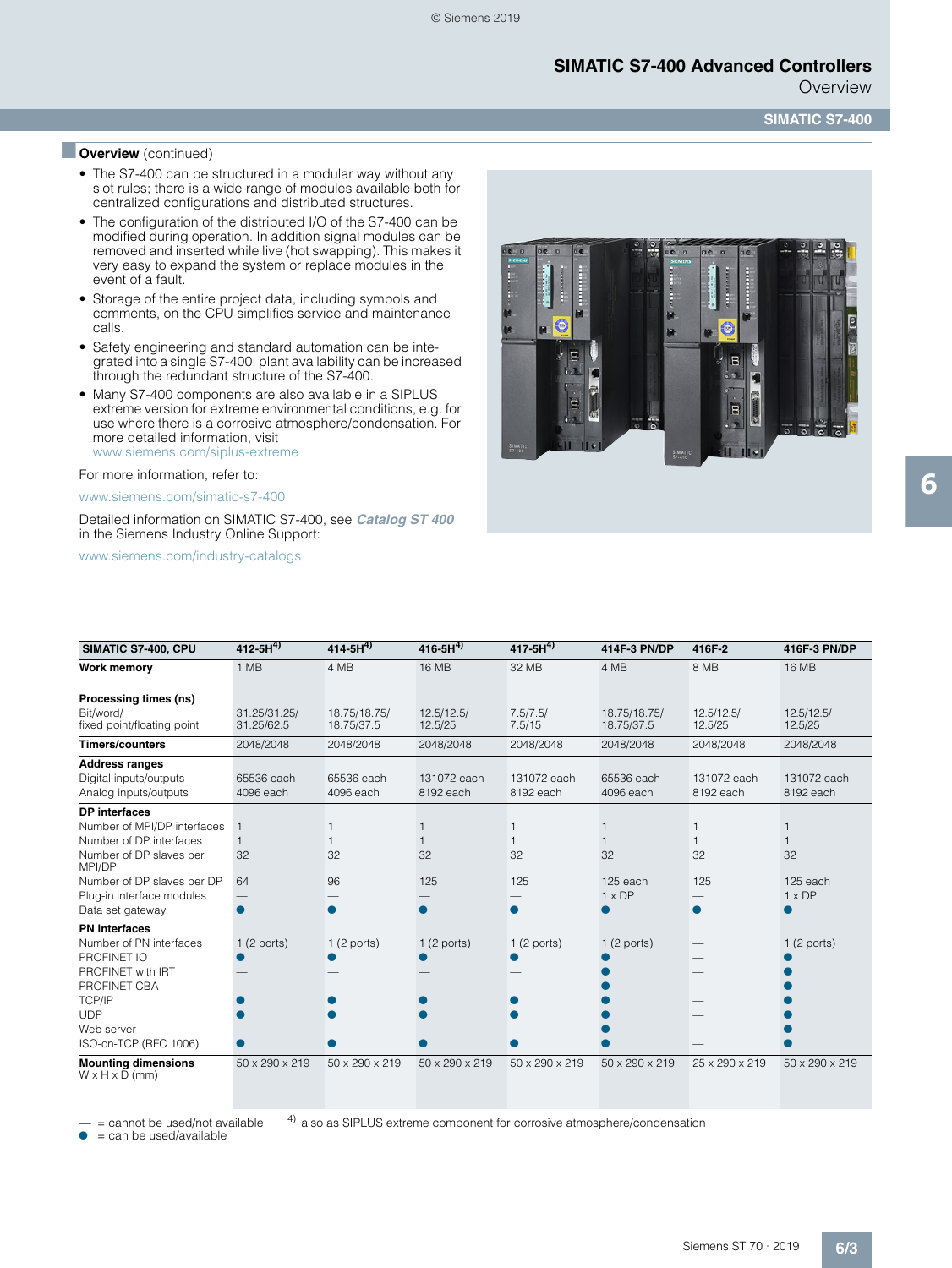**6ES7421-7BH01-0AB0**

**6ES7421-1FH20-0AA0**

**6ES7421-7DH00-0AB0**

#### **SIMATIC S7-400 Advanced Controllers**

**Overview** 

#### <span id="page-3-0"></span>**I/O modules**

#### ■ **Overview Digital modules SM 421 digital input module** Article No. • Digital inputs for the SIMATIC S7-400 • For connecting switches and 2-wire proximity switches (BEROs) Detailed information on SIMATIC S7-400, see **Catalog ST 400** in Siemens Industry Online Support: www.siemens.com/industry-catalogs 16 inputs, 24 V DC, with hardware/ diagnostics interrupt 32 inputs, 24 V DC **6ES7421-1BL01-0AA0** 32 inputs, 120 V UC **6ES7421-1EL00-0AA0** 16 inputs, 120/230 V UC, inputs according to IEC 1131-2 Type 2 16 inputs, 24 to 60 V UC, with hardware/ diagnostics interrupt

| SM 422 digital output module |                                                                                                                                               | Article No.                                        |                    |  |
|------------------------------|-----------------------------------------------------------------------------------------------------------------------------------------------|----------------------------------------------------|--------------------|--|
|                              | • Digital outputs for the SIMATIC S7-400<br>• For connecting solenoid valves, contactors,                                                     | 16 outputs,<br>120/230 V AC, 2 A                   | 6ES7422-1FH00-0AA0 |  |
|                              | small-power motors, lamps and motor starters                                                                                                  | 6 outputs,<br>relay contacts                       | 6ES7422-1HH00-0AA0 |  |
|                              | Detailed information on SIMATIC S7-400, see<br><b>Catalog ST 400</b> in Siemens Industry Online Support:<br>www.siemens.com/industry-catalogs |                                                    |                    |  |
|                              |                                                                                                                                               | 16 outputs,<br>24 V DC, 2 A                        | 6ES7422-1BH11-0AA0 |  |
|                              |                                                                                                                                               | 32 outputs,<br>24 V DC, 0.5 A                      | 6ES7422-1BL00-0AA0 |  |
|                              |                                                                                                                                               | 32 outputs:<br>24 V DC, 0.5 A;<br>with diagnostics | 6ES7422-7BL00-0AB0 |  |

# **Analog modules**

| SM 431 analog input module |                                                                                                                                               |                                                                                                                 | Article No.        |
|----------------------------|-----------------------------------------------------------------------------------------------------------------------------------------------|-----------------------------------------------------------------------------------------------------------------|--------------------|
|                            | • Analog inputs for the SIMATIC S7-400<br>• For connecting voltage sensors and current sensors,                                               | 16 inputs, non-floating,<br>13 bit                                                                              | 6ES7431-0HH00-0AB0 |
|                            | thermocouples, resistors and resistance<br>thermometers                                                                                       | 8 inputs, floating, 14 bit 6ES7431-1KF20-0AB0                                                                   |                    |
|                            | • Resolution 13 to 16 bit                                                                                                                     | 8 inputs, floating, 13 bit 6ES7431-1KF00-0AB0                                                                   |                    |
|                            | Detailed information on SIMATIC S7-400, see<br><b>Catalog ST 400</b> in Siemens Industry Online Support:<br>www.siemens.com/industry-catalogs | 8 inputs, floating, 14 bit, 6ES7431-1KF10-0AB0<br>with linearization                                            |                    |
|                            |                                                                                                                                               | 16 inputs, floating,<br>16 bit, hardware<br>interrupt capability                                                | 6ES7431-7QH00-0AB0 |
|                            |                                                                                                                                               | 8 inputs, floating, 16 bit, 6ES7431-7KF00-0AB0<br>hardware interrupt<br>capability, for<br>thermocouples (I, U) |                    |
|                            |                                                                                                                                               | 8 inputs, floating, 16 bit, 6ES7431-7KF10-0AB0<br>hardware interrupt<br>capability, for thermal<br>resistors    |                    |
|                            |                                                                                                                                               |                                                                                                                 |                    |

| ı<br>I                |   |                                   |        |        |  |
|-----------------------|---|-----------------------------------|--------|--------|--|
| i<br>İ<br>٠           |   |                                   | h      | ı      |  |
| i<br>l<br>۱           |   |                                   | i.     | t<br>n |  |
| ۱                     |   | i i                               | ø<br>ŕ |        |  |
| ֺ֚                    |   | ĺ<br>ı                            | ı      | ٠      |  |
| I                     |   | į                                 |        |        |  |
| ŧ                     |   | <b>Contract Contract Contract</b> | ø      |        |  |
|                       | í | õ                                 | í      | ٠      |  |
| ٠<br>۱<br>ı<br>ı      |   |                                   |        |        |  |
| ı<br>٠<br>٠<br>н<br>н |   |                                   |        |        |  |
| ٠<br>٠<br>٠           |   |                                   |        |        |  |
| ٠<br>ı                |   |                                   |        |        |  |

**SM 432 analog output module Article No. 2012 12:30 Article No. 2013 12:40 Article No. 2013 12:40 Article No. 2013** • Analog outputs for the SIMATIC S7-400 • For connecting analog actuators Detailed information on SIMATIC S7-400, see **Catalog ST 400** in Siemens Industry Online Support: www.siemens.com/industry-catalogs 8 outputs, floating, 13 bit **6ES7432-1HF00-0AB0**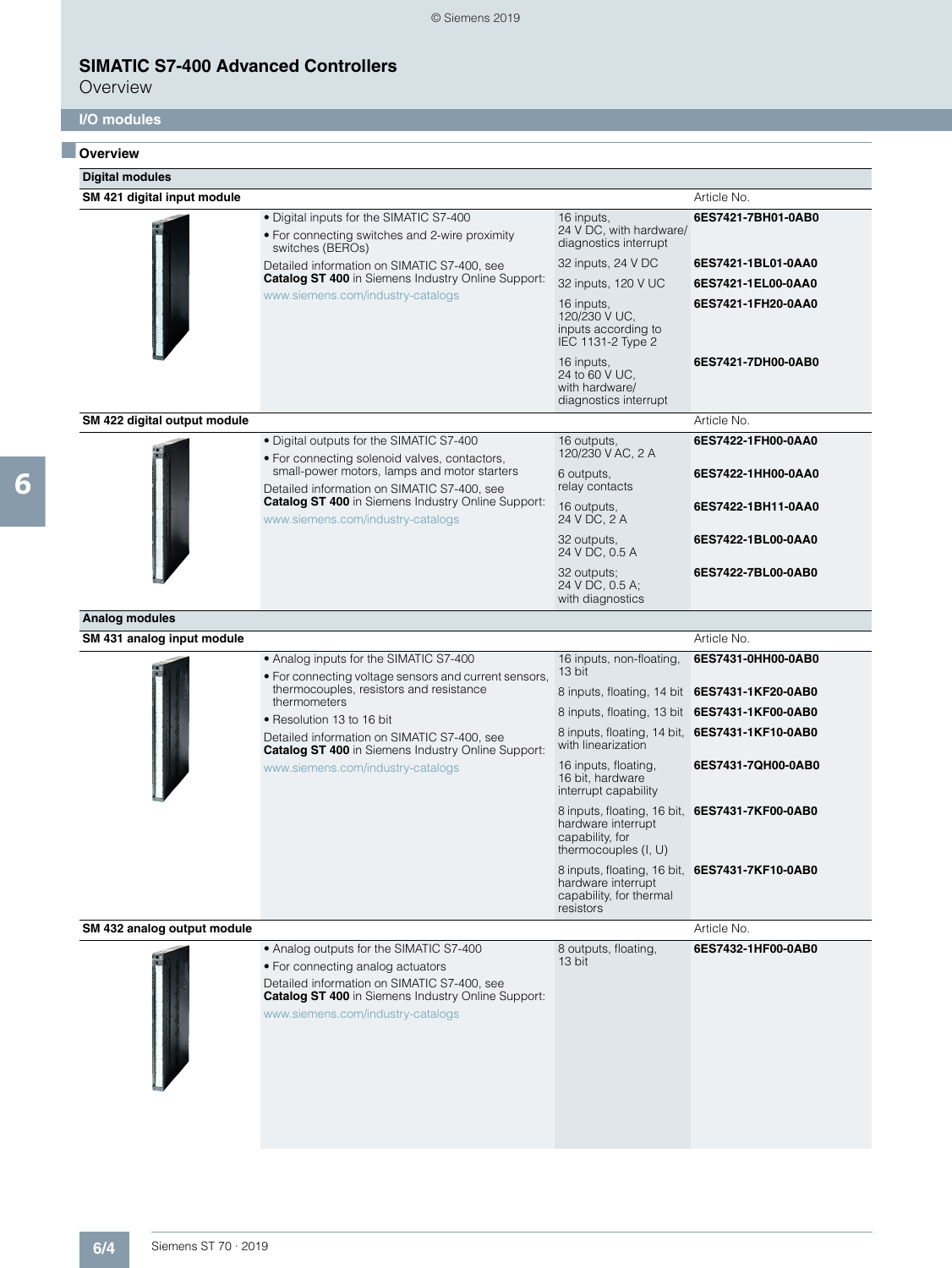**Overview** 

**I/O modules**

| <b>Overview</b> (continued) |                                                                                                                                                                                                                                                                                                                                                                                                                                                                                                                                                                                                                                                                        |                                                                  |                    |
|-----------------------------|------------------------------------------------------------------------------------------------------------------------------------------------------------------------------------------------------------------------------------------------------------------------------------------------------------------------------------------------------------------------------------------------------------------------------------------------------------------------------------------------------------------------------------------------------------------------------------------------------------------------------------------------------------------------|------------------------------------------------------------------|--------------------|
| <b>Function modules</b>     |                                                                                                                                                                                                                                                                                                                                                                                                                                                                                                                                                                                                                                                                        |                                                                  |                    |
| FM 450-1 counter module     |                                                                                                                                                                                                                                                                                                                                                                                                                                                                                                                                                                                                                                                                        |                                                                  | Article No.        |
|                             | • Two-channel, intelligent counter module for simple<br>counting tasks<br>• For direct connection of incremental encoders<br>• Comparison function with 2 definable comparison<br>values<br>• Integrated digital outputs for outputting the reaction<br>on reaching the comparison values<br>Detailed information on SIMATIC S7-400, see<br><b>Catalog ST 400</b> in Siemens Industry Online Support:<br>www.siemens.com/industry-catalogs                                                                                                                                                                                                                             | With 2 channels,<br>max. 500 kHz;<br>for incremental<br>encoders | 6ES7450-1AP01-0AE0 |
| FM 451 positioning module   |                                                                                                                                                                                                                                                                                                                                                                                                                                                                                                                                                                                                                                                                        |                                                                  | Article No.        |
|                             | The three-channel FM 451 positioning module takes<br>over the adjustment of mechanical axes for rapid<br>traverse/creep speed drives. The module is designed<br>for positioning adjusting and tooling axes, preferably<br>with standard motors, controlled via contactors or<br>frequency converters.<br>• Three-channel positioning module for rapid<br>traverse/creep speed drives<br>• 4 digital outputs per channel for motor control<br>• Incremental or synchronous-serial position feedback<br>Detailed information on SIMATIC S7-400, see<br><b>Catalog ST 400</b> in Siemens Industry Online Support:<br>www.siemens.com/industry-catalogs                    | For rapid traverse and<br>creep speed drives                     | 6ES7451-3AL00-0AE0 |
| FM 452 cam controller       |                                                                                                                                                                                                                                                                                                                                                                                                                                                                                                                                                                                                                                                                        |                                                                  | Article No.        |
|                             | • Very high-speed electronic cam controller<br>• Low-cost alternative to mechanical cam controllers<br>• 32 cam tracks, 16 onboard digital outputs for direct<br>output of actions<br>• Incremental or synchronous-serial position feedback<br>Detailed information on SIMATIC S7-400, see<br><b>Catalog ST 400</b> in Siemens Industry Online Support:<br>www.siemens.com/industry-catalogs                                                                                                                                                                                                                                                                           |                                                                  | 6ES7452-1AH00-0AE0 |
| FM 453 positioning module   |                                                                                                                                                                                                                                                                                                                                                                                                                                                                                                                                                                                                                                                                        |                                                                  | Article No.        |
|                             | The FM 453 is an intelligent, three-channel module<br>designed for a wide range of positioning tasks using<br>servo and/or stepper motors.<br>• It can be used for simple point-to-point positioning<br>tasks as well as for complex traverse profiles with the<br>most stringent demands for dynamic response,<br>accuracy, and velocity.<br>• It is the ideal solution for positioning tasks in<br>machines with high clock rates and for multi-axis<br>machines.<br>• Up to 3 independent motors can be controlled<br>Detailed information on SIMATIC S7-400, see<br><b>Catalog ST 400</b> in Siemens Industry Online Support:<br>www.siemens.com/industry-catalogs | with 3 channels/axes                                             | 6ES7453-3AH00-0AE0 |

6